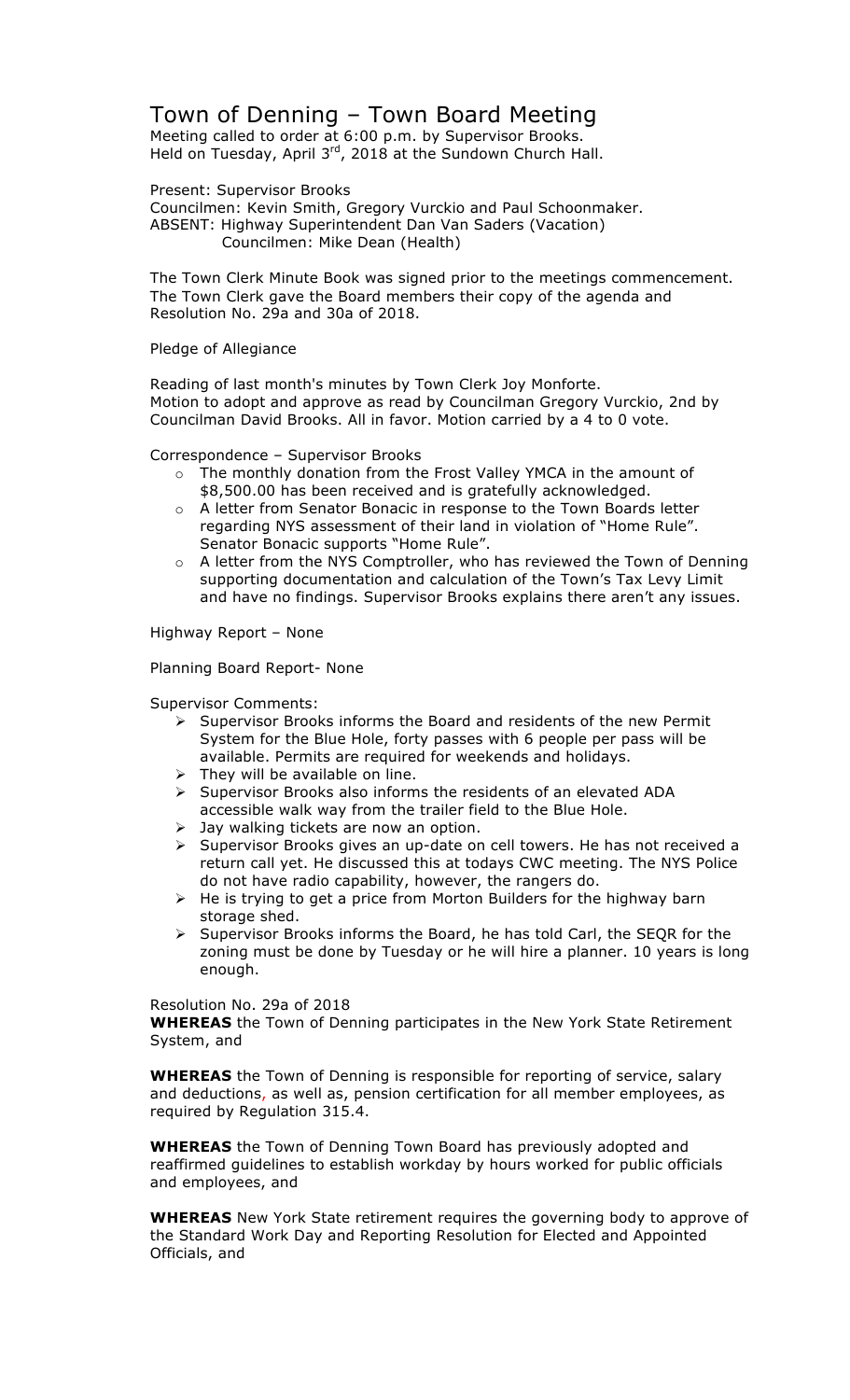**WHEREAS** the Town of Denning Town Board has reviewed and inspected the afore mentioned form.

**NOW THEREFORE BE IT RESOLVED** that the Town of Denning Town Board **HEREBY** approves and adopts the hours reported by the required Town personnel.

Motion to adopt and approve by Councilman Kevin Smith, 2<sup>nd</sup> by Councilman Paul Schoonmaker. Roll Call Vote:<br>Councilman Mike Dean AYE Councilman Paul Scho Councilman Paul Schoonmaker AYE Councilman Kevin Smith ABSENT Councilman Gregory Vurckio AYE Supervisor David Brooks AYE

Motion carried following a unanimous roll call vote, with one absentee.

Office of the New York State Com Omber of the New York State and Local Retrement System<br>
New York State and Local Retrement System<br>
Finalysies: Retirement System<br>
Police and Fire Retirement System<br>
110 State Street, Albany, New York 12244-0001 **Standard Work Day and Reporting Resolution** for Elected and Appointed Officials **RS 2417-A** 

1 30725 hereby establishes the following standard work days for these titles and BE IT RESOLVED, that the Town of Demonds will report the officials to the New York State and Local Retirement System based on their record of activities:

| . war with the control of the control of the control<br>Title | Standard<br>Work Day<br>(Hrs/day)<br>Min. 6 hrs<br>Max, 8 hrs | Name<br>(First and Last)                             | Social<br>Security<br>Number<br>(Last 4 digits) | Registration<br>Number | Tier 1<br>(Check<br>only<br>if member<br>is in Tier 1) | <b>Current Term</b><br>Begin & End<br>Dates<br>(mm/dd/yy-<br>mm/dd/yy) | Record of<br>Activities<br>Result* | Not Submitted<br>(Check only<br>if official did<br>not submit<br>their Record of<br>Activities) |  |
|---------------------------------------------------------------|---------------------------------------------------------------|------------------------------------------------------|-------------------------------------------------|------------------------|--------------------------------------------------------|------------------------------------------------------------------------|------------------------------------|-------------------------------------------------------------------------------------------------|--|
| <b>Elected Officials</b>                                      |                                                               |                                                      |                                                 |                        |                                                        |                                                                        |                                    |                                                                                                 |  |
| <b>ZLOCKVISOR</b>                                             |                                                               | Wid Brunks                                           |                                                 |                        |                                                        | $\omega$ .                                                             |                                    |                                                                                                 |  |
| HUUSURC                                                       |                                                               | Sarvel Van Saders                                    |                                                 |                        |                                                        | 1,800-21340 32.97                                                      |                                    |                                                                                                 |  |
|                                                               |                                                               | Joy Am Montage                                       |                                                 |                        |                                                        | $\frac{1}{4}$ $\frac{12}{3}$ $\frac{1}{9}$ $\frac{12}{3}$              |                                    |                                                                                                 |  |
| <b>Appointed Officials</b>                                    |                                                               |                                                      |                                                 |                        |                                                        |                                                                        |                                    |                                                                                                 |  |
| Sug Control                                                   |                                                               | Archie Ankerteu Ir                                   |                                                 |                        |                                                        |                                                                        | 1.960c                             |                                                                                                 |  |
| 4556505                                                       |                                                               | Metion Sommer                                        |                                                 |                        |                                                        | $96/1310$ $13/19$                                                      |                                    |                                                                                                 |  |
| BKKOPR                                                        |                                                               | Hody mochelson                                       |                                                 |                        |                                                        | $1/18 - 12/3/19$                                                       |                                    |                                                                                                 |  |
|                                                               |                                                               | SEE INSTRUCTIONS FOR COMPLETING FORM ON REVERSE SIDE |                                                 |                        |                                                        |                                                                        |                                    |                                                                                                 |  |

1.  $\frac{J_0}{\sqrt{GM}}$  and  $\frac{J_0}{\sqrt{GM}}$  and  $\frac{J_0}{\sqrt{GM}}$  secretary/clerk of the governing board of the  $\frac{J_0}{\sqrt{GM}}$  of  $\frac{J_0}{\sqrt{M}}$  and  $\frac{J_0}{\sqrt{M}}$ ... of the State of New York, do hereby certify that i have compared the foregoing with the original resolution passed by such board at a legally convened meeting held on the SEP day of

20/  $\ell$  on file as part of the minutes of such meeting, and that same is a true copy thereof and the whole of such original april

on this 4<sup>4%</sup> day IN WITNESS WHEREOF, I have hereunto set my hand and the seal of the  $\pi\omega$   $\alpha + \sqrt{2\rho\omega\pi\sigma}$ of april 2018.  $\rho \leftrightarrow \rho$  (and the subset of the subset of the subset of the subset of the subset of the subset of the subset of the subset of the subset of the subset of the subset of the subset of the subset of the subset Affidavit of Posting: 1, Joy and Monthew Party being duly sworn, deposes and says that the posting of the Resolution began on *CCDS* (Name of Secretary of them, the contract of the Resolution was available to the public on the Démployer's website at *Liwiw. de norma.us*<br>Diotticial sign board at *the entrante to Town Hall*  $(send)$ Elisain entrance secretary or clerk's office at 15670 enning Ra, Town tall Page / of <u>of</u> (for additional rows, attach a RS2417-B form).



New York State and Local Retirement System<br>Employees' Retirement System<br>Police and Fire Retirement System<br>110 State Street, Albarry, New York 12244-0001

Standard Work Day and Reporting Resolution for Elected and Appointed Officials Continuation Form RS 2417-B

| Title                    | Standard<br>Work Day<br>(Hrs/day)<br>Min, 6 hrs.<br>Max, 8 hrs | Name<br>(First & Last) | Social<br>Security<br>Number<br>(Last<br>4 digits) | Registration<br>Number | Tier 1<br>(Check<br>only if<br>member is<br>in Tier 1) | <b>Current Term</b><br>Begin & End<br>Dates<br>(mm/dd/yy-<br>mm/dd/yy) | Record of<br>Activities<br>Result <sup>*</sup> |  | Not Submitted<br>(Check only<br>if official did<br>not submit<br>their Record of<br>Activities) |  |
|--------------------------|----------------------------------------------------------------|------------------------|----------------------------------------------------|------------------------|--------------------------------------------------------|------------------------------------------------------------------------|------------------------------------------------|--|-------------------------------------------------------------------------------------------------|--|
| <b>Elected Officials</b> |                                                                |                        |                                                    |                        |                                                        |                                                                        |                                                |  |                                                                                                 |  |
| Lidge                    |                                                                | TonathanFallender      |                                                    |                        |                                                        | しかつ                                                                    | $6.9x +$                                       |  | $\checkmark$                                                                                    |  |
| $00$ urgai               |                                                                | Andrew Lean            |                                                    |                        |                                                        | $K/\mu$ cto 12/3/19                                                    | 2.52                                           |  |                                                                                                 |  |
| eringi                   |                                                                | evin Smith             |                                                    |                        |                                                        | V(AB)/1236                                                             | $-67$                                          |  |                                                                                                 |  |
|                          |                                                                |                        |                                                    |                        |                                                        |                                                                        |                                                |  |                                                                                                 |  |
|                          |                                                                |                        |                                                    |                        |                                                        |                                                                        |                                                |  |                                                                                                 |  |
|                          |                                                                |                        |                                                    |                        |                                                        |                                                                        |                                                |  |                                                                                                 |  |
| Employer Town of Wenning |                                                                |                        |                                                    |                        |                                                        | Location Code 307-25 Page 2 of 2                                       |                                                |  |                                                                                                 |  |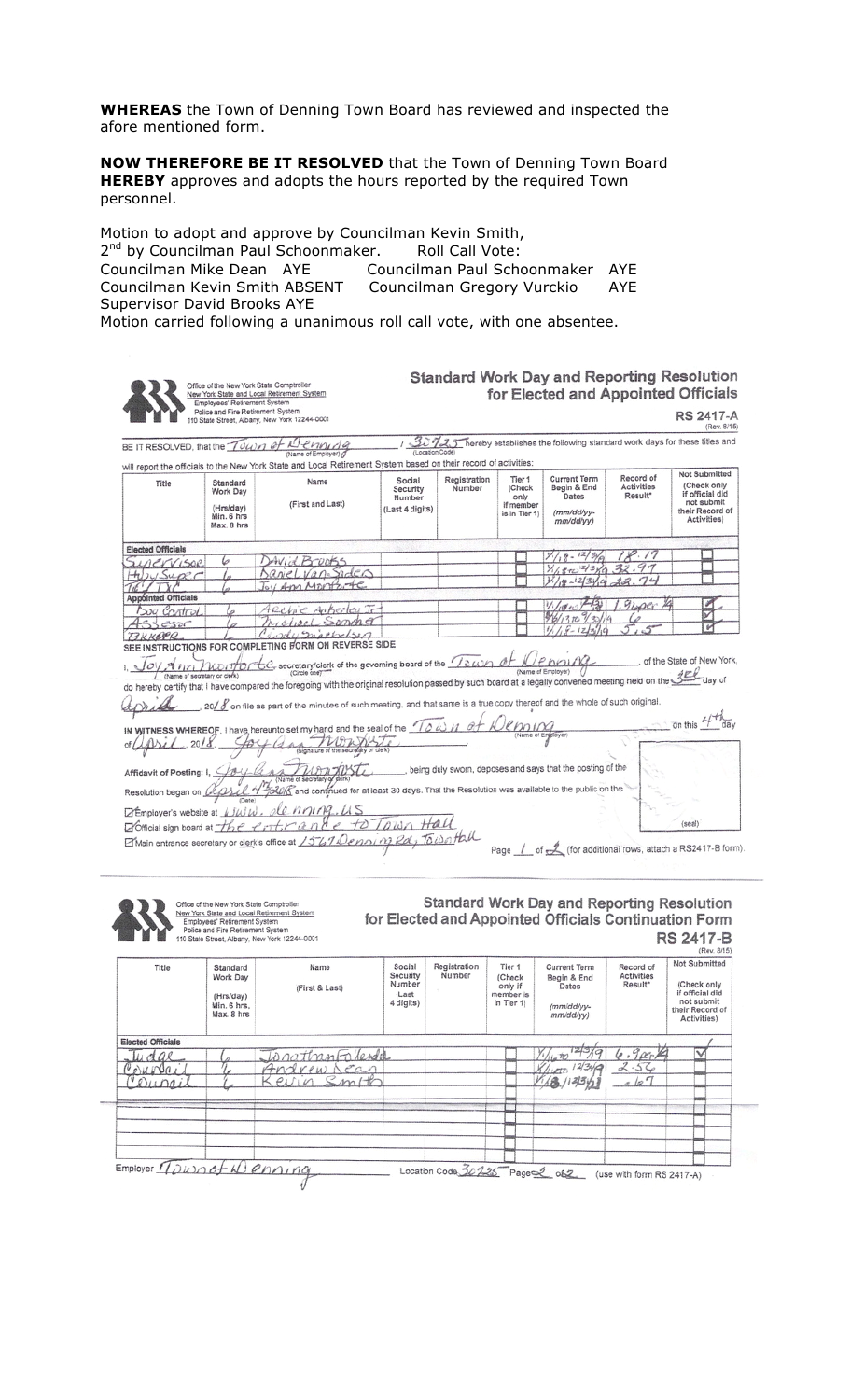Resolution No. 30a of 2018 **WHEREAS** the Town of Denning is in need of professional services and

**WHEREAS** New York State General Municipal Law §4-43 F allows for "professional services or those requiring special or technical skill, training or expertise are exempt from competitive bidding requirements."

- 1.) Whether the services are subject to state licensing or testing requirements.
- 2.) Whether substantial formal education or training is a necessary prerequisite to the performance of the services.
- 3.) Whether the services require a personal relationship between the individual and municipal officials.

**NOW THEREFORE BE IT RESOLVED** that the Town of Denning adopts the above stated policy and approves of the afore mentioned policy to be exempt from the Town of Denning previously adopted Procurement Policy.

Supervisor Brooks states this resolution will enable him to hire an engineer for the Sundown Stream Restoration Project.

Motion to adopt and approve by Councilman Paul Schoonmaker, 2<sup>nd</sup> by Councilman Gregory Vurckio. Roll Call Vote: Councilman Mike Dean AYE Councilman Paul Schoonmaker AYE Councilman Kevin Smith AYE Councilman Gregory Vurckio AYE Supervisor David Brooks AYE Motion carried following a unanimous roll call vote.

Supervisor Brooks calls for Councilmen Comment: There is none.

Supervisor Brooks calls for Public Comment:

- $\cdot$  Resident Russ Betters opens a discussion on the paving problems of Peekamoose Road, he states the County plow guy had his plow the wrong angle and tore it up. He would like to know when it be repaired and says it should go all the way to the lake.
- **\*** Discussion follows.

9 Material Bids are opened. (SEE ADDEENDUM to the Minute Book) Town Board review and discussion follows.

Supervisor Brooks call for any further comments or discussion. There is none.

Motion to adjourn at 8:06 by Councilman Gregory Vurckio,  $2^{nd}$  by Councilman Paul Schoonmaker, All in favor, with one absentee. Motion carried.

Respectfully Submitted by Joy Monforte, RMC, Town Clerk, April 4<sup>th</sup>, 2018

Next Meeting: Tuesday, April 10<sup>th</sup>, 2018 at 6 pm at the Denning Town Hall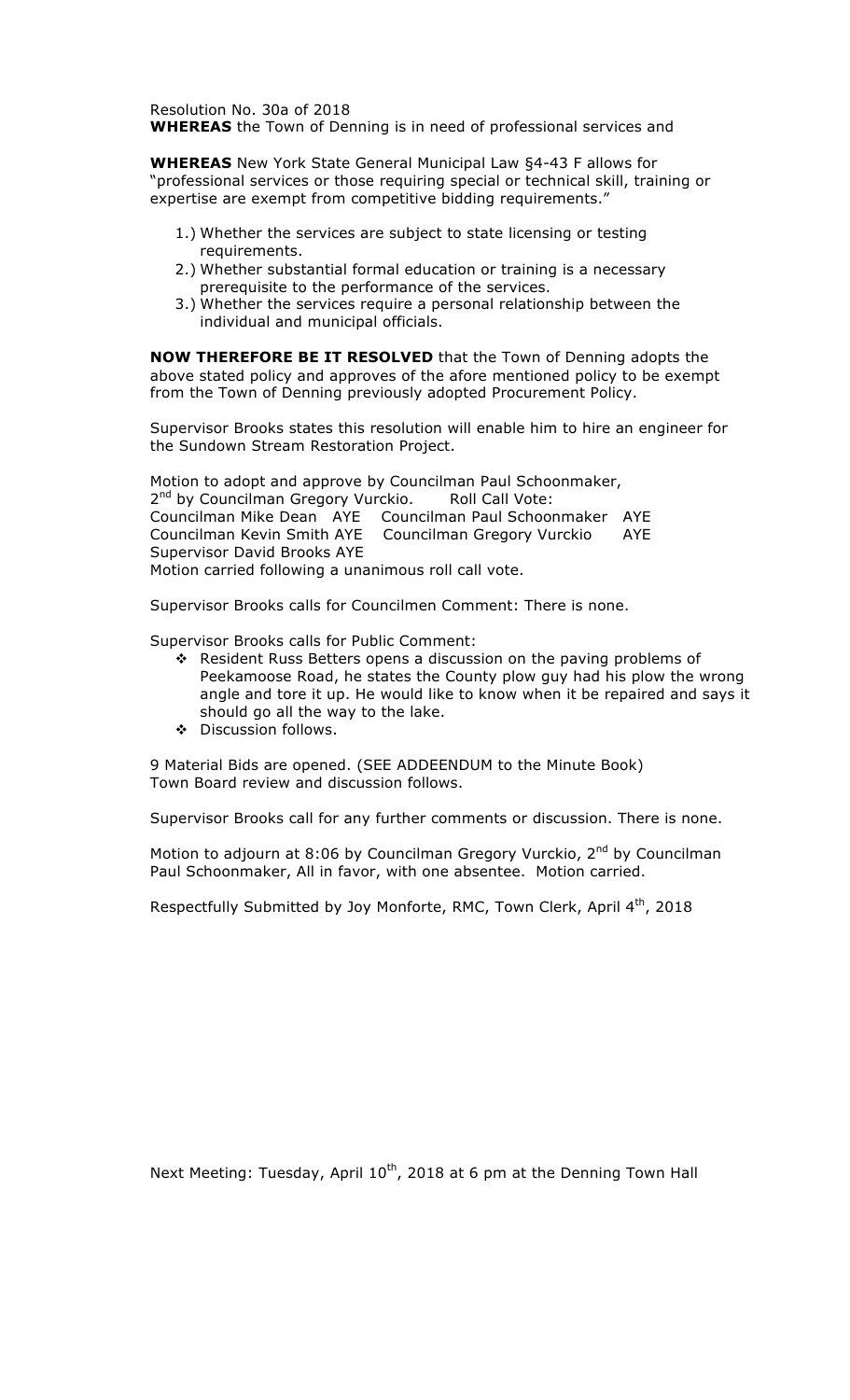## Town of Denning – Town Business Meeting

Meeting held on Tuesday, April 10<sup>th</sup>, 2018 at the Denning Town Hall. Called to order at 7:00 p.m. by Supervisor David Brooks.

Present: Supervisor David Brooks

Councilmen: Mike Dean, Paul Schoonmaker, Gregory Vurckio, Kevin Smith. And Highway Superintendent Dan Van Saders

The Town Clerk Minute Book was signed prior to the commencement of the Town Board Meeting.

The Town Clerk gave the Board members their copy of the agenda, Resolution No. 31 of 2018 and the Budget vs. Actual for March, 2018.

## Pledge of Allegiance

Supervisor Brooks welcomes guest's; attorney Kevin Young and Lamont Engineer Kevin Young.

Due to the length of the meeting Supervisor Brooks requests, Highway Superintendent give his report first, as he has missed three meetings.

- Highway Superintendent Van Saders informs the Board he his getting a fuel delivery weekly now.
- Highway Superintendent Van Saders informs the Board the Town has met the salt limit and it is time to evaluate for next years' amount.
- Supervisor Brooks remarks he wants to try treated salt, it will work below twenty degrees, as the current salt does not, and this way the Town does not need to purchase a tank and spreader and should use significantly less.
- Councilman Vurckio inquires as to when the GMC and pick up will go out to bid on Auction International?
- Highway Superintendent Van Saders replies soon now that winter weather seems to be winding down.
- Supervisor Brooks asks Highway Superintendent Dan Van Saders if he has ordered a plow and sander and if there is any delivery date for the truck?
- Highway Superintendent Van Saders replies no delivery date yet and he thinks he wants to go with a Western plow due to the dirt roads.
- Supervisor Brooks ask Highway Superintendent Dan Van Saders if he has reviewed the material bids?
- Highway Superintendent Dan Van Saders replies yes, he and the Town Clerk went over the bids, the bid summary and the resolution.
- Supervisor Brooks calla for any further comments or questions?

Resolution No.31 of 2018

**WHEREAS,** New York State General Municipal Law section 103 requires municipalities to go to bid and accept the lowest bid price, And

**WHEREAS,** following careful consideration by the Town of Denning Highway Superintendent and the Town Board. And

**WHEREAS**, New York State General Municipal Law § 103 (16) permits local governments to "piggy back" off of other municipal bids; for apparatus, materials, equipment supplies and to contract for additional services related to the afore mentioned off of any local, state, or federal government contract, so long as the contract was in a manner that is consistent with competitive bidding laws. And

**WHEREAS,** Town Law section § 5-36 E-1 authorizes Town Boards to waive Said bid if it is in the Town's best interest and accept the next lowest bid,

**NOW THEREFORE be it RESOLVED** The Town of Denning **HEREBY** accepts the following bids and the Town and any other municipality may "piggy back" on any Town of Denning bid or from any other municipal or other branch's of government.

Ellenville Sand & Gravel: Abrasive Sand (Ton), Low Abrasive Sand (Ton), Screenings (Ton), Sand Snow & Ice Control (Ton) - No Clay, Tailings (Ton).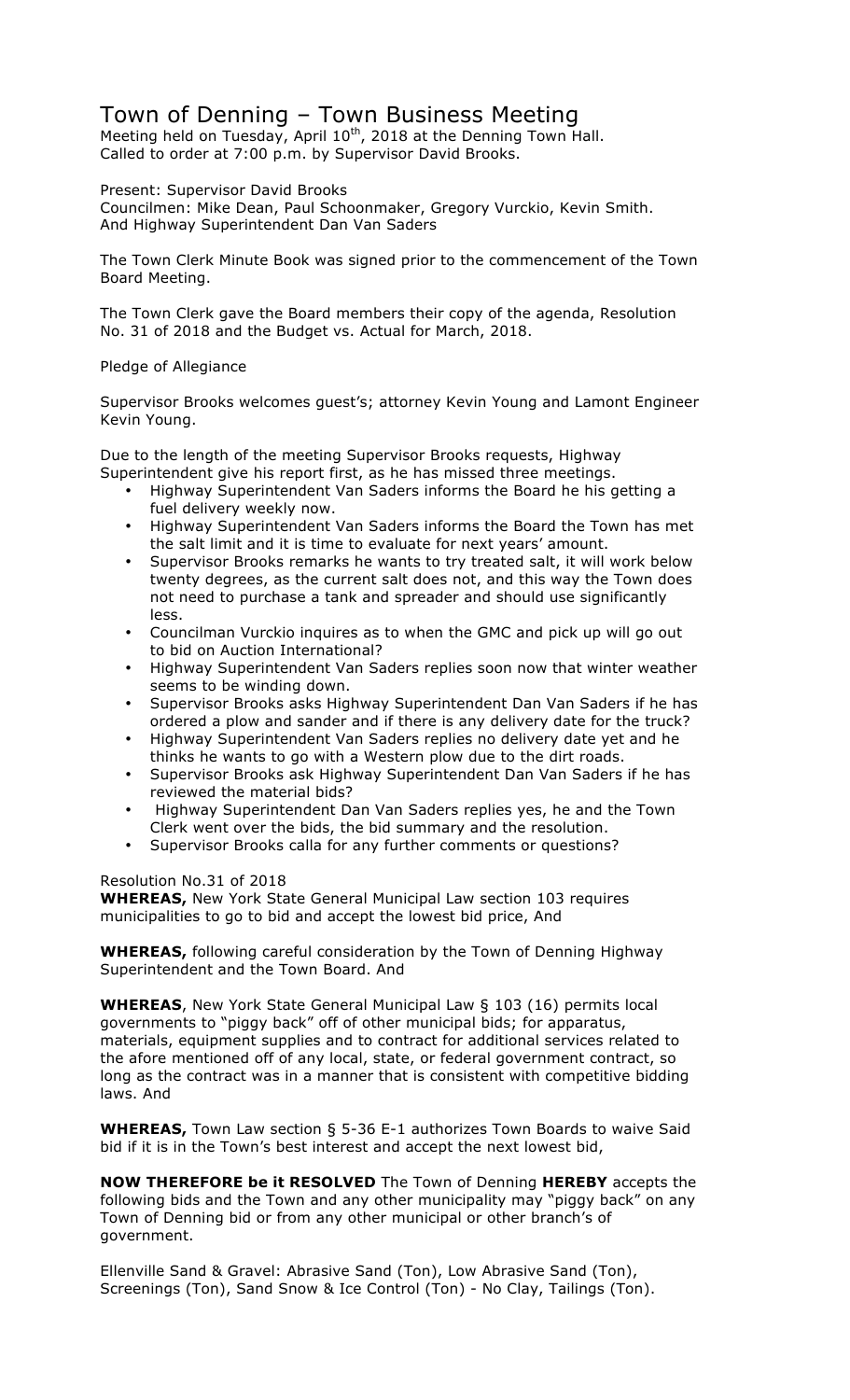Bruce Donohue Trucking: #1 & # 2 Stone (Ton) Low Abrasion, # 1 Stone (Ton) Low Abrasion, #1A Stone (Ton) Low Abrasion, # 2 Stone (Ton) Low Abrasion, #45 Stone (Ton), Cold Patch (Ton).

Callanan: Delivered from Bridgeville; Flat Bed Rip Rap (Ton) FOB Bridgeville: Blacktop Hot Mix Type 6 and Type 7

E. Tetz: Delivered: #1A Stone (Ton) Low Abrasion, #45 Stone (Ton), Crusher Run Tailgate Spread (Ton), Crusher Run (Ton), Stackable Rock (Ton).

Mombaccus: Quarry Rubble (Ton), Gabions (Ton), #2 Stone (Ton) Low Abrasion, Screenings (Ton), Item #4 (Ton) Ledge Rock, Crusher Run (Ton) Tail Gate Spread, Crusher Run (Ton), Dumped Rip Rap (Ton), Flat Bed Rip Rap (Ton), Slope Rock (Ton).

WLG - 209 Sand & Gravel: Bank Run (Ton).

Schaefer Enterprises: Stackable Rock (Ton), Slope Rock (Ton).

JKN Trucking: #1A Stone (Ton), #2 Stone (Ton), Cold Patch (Ton).

Motion to adopt and approve by Councilman Mike Dean, 2<sup>nd</sup> by Councilman Gregory Vurckio. Roll Call Vote: Councilman Mike Dean AYE Councilman Paul Schoonmaker AYE Councilman Kevin Smith AYE Councilman Gregory Vurckio AYE Supervisor David Brooks AYE Motion carried following a unanimous roll call vote.

Highway Superintendent Van Saders leaves as his portion has concluded, the highway vouchers will be audited after the Claryville Community Waster Water Plan is discussed.

Guests: Lamont Engineers, along with Attorney Kevin Young. Claryville Community – Denning Septic Maintenance Sewer Use Law and update on the SEQR process.

- > Chris Yacobucci gives the Board an update on the SEQR process.
- $\triangleright$  The thirty-day comment period ends tomorrow.
- ! Lamont Engineers has received one response, from Ulster County Planning Board agreeing to the Town being lead agency.
- $\geq$  80% of the septic's have been pumped and inspected, 12 are in need of replacement, for various reasons.
- $\triangleright$  Councilman Gregory Vurckio requests that Ulster County be added to section 303, as they are lead agency for septic's. Mr. Young will add.
- ! Supervisor Brooks asks what kinds of contract in section 304?
- $\triangleright$  Mr. Young replies, if a property owner decides not to join the District some type of form should be added to the deed, so if the property is sold the new owners will know they are not in the District.
- ! Supervisor Brooks ask about section 306 reaffirms the Town can hire a CWC inspector, inspection requires a pump out.
- > Councilman Gregory Vurckio section 403 A; comments Ulster County should be added there as well.
- $\triangleright$  Supervisor Brooks confirms with both Kevin Young and Chris Yacobucci that the CWC will still take care of those septic's outside of the district.
- $\triangleright$  Mr. Young and Mr. Yacobucci reply yes.
- $\triangleright$  Discussion on charging those outside of the district to join.
- The Town Board would prefer the District to remain as is.
- $\geq$  Section 501- if the Town does not have access to the property it cannot maintain the system, with pump outs every 3 to 5 years, recommended.
- $\triangleright$  Section 503- the District responsibility begins at the septic tank, not responsible between the house and the tank.
- $\triangleright$  Section 504 if there is malfeasance the District is not responsible.
- $\triangleright$  Section 506 indemnification for the District.
- $\triangleright$  Councilman Vurckio asks about the ph. level in section 606?
- $\triangleright$  Mr. Young replies this is a NYS model law and this section is for industry.
- $\triangleright$  Mr. Young states he will revisit it for "domestic sewage".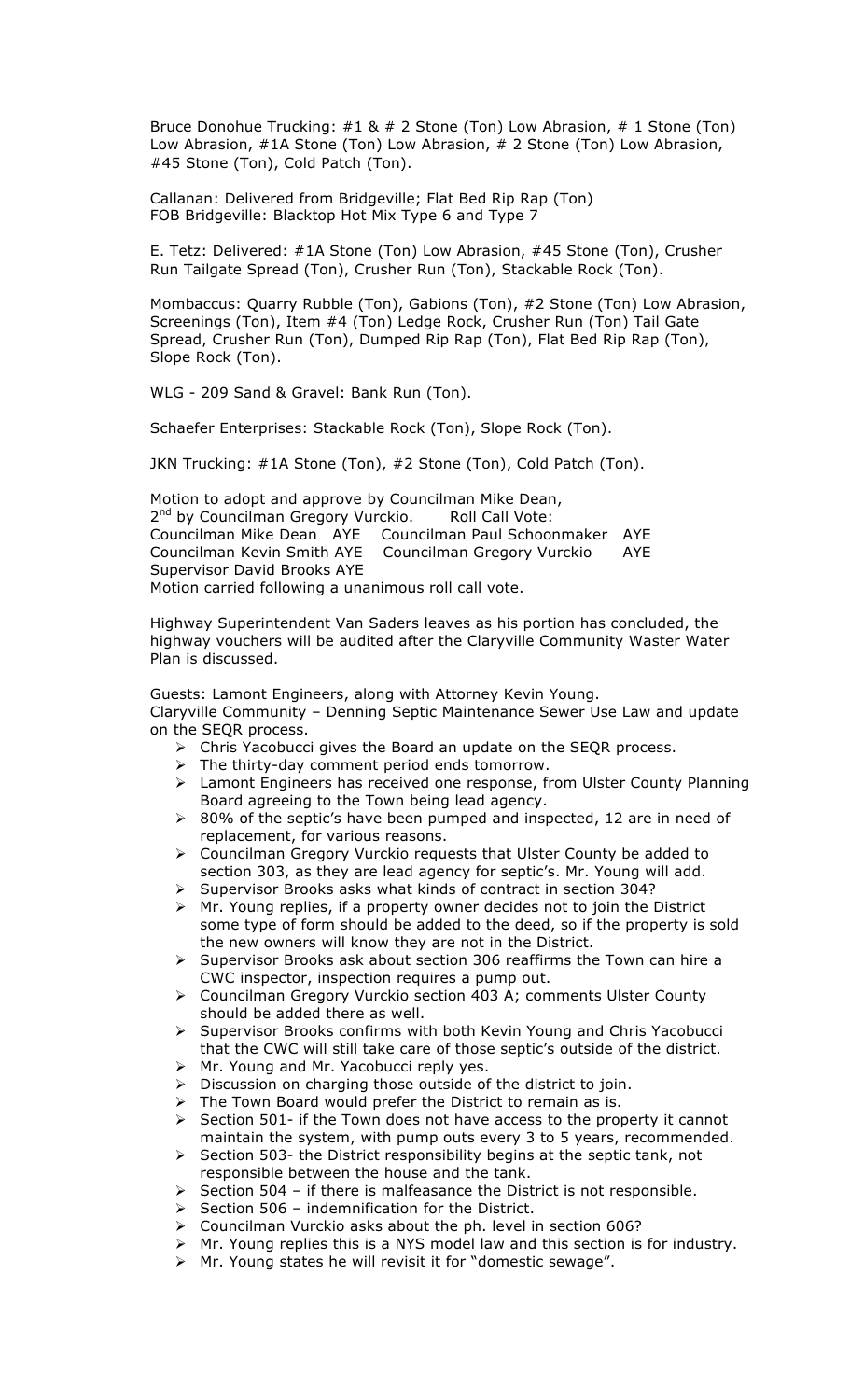- $\triangleright$  Brief discussion on the proposed brewery and the type of and number of septic's.
- $\triangleright$  A question on Section 608, access to records? This is for a business, only.
- $\triangleright$  Section 901 notice of violation, discuss on length of time the mail takes,
- $\triangleright$  The Town Board requests and receives the section will be changed to reflect a doubling of days.
- $\triangleright$  Mr. Young will revisit section 901 and simplify the section, he reminds everyone again that this is a NYS model law.
- ! Section 1103 a budget will need to be done along with the Town's budget for the District.
- $\triangleright$  Mr. Young remarks he would like to hold the public hearing in July.
- $\triangleright$  The Town Board thanks him and Mr. Yacobucci for coming.

Highway Pre Pay Vouchers presented by Highway Superintendent Van Saders. (see Warrant #4PP, voucher #11-12)

MVP Healthcare, Inc. DA9060.8 \$16,060.41

Trust & Agency Account DA9030.8 \$884.23

Motion to approve and pay Highway Pre Paid Vouchers by Councilman Gregory Vurckio, 2<sup>nd</sup> by Councilman Paul Schoonmaker. All in favor. Motion carried 4 to 0 vote.

Highway Vouchers presented by Highway Superintendent Van Saders. (see Warrant #4, voucher #53-73) Advance Auto Parts DA5130.4 \$159.90 All Gas DA5130.4 \$175.43 American Rock Salt Co. LLC A5142.4 \$11,738.16 Bottini Fuel Corp. DA5142.4 \$1,768.82 Chemung Supply Corp. DA5130.4 \$432.00, \$2,840.78 Decker & Samuels DA5140.4 \$237.83 Ellenville Sand & Gravel DA5142.4 \$2,095.68, \$1,798.50, \$844.78 Fleet Pride DA5130.4 \$643.35 Robert Green Auto & Truck DA5130.4 \$2,196.32 Geo. W. Kinsman DA5130.4 \$154.86 Paraco DA5142.4 \$3,322.51 Liberty Trading Post DA5130.4 \$12.94 Mombaccus Excavating Inc. Da5142.4 \$2,158.49 M&M Ford DA5130.4 \$130.44 Shakelton Auto & Truck Center DA5130.4 \$221.44 Superior Blue Tarp Financial DA5130.4 \$4.03 Prestige Towing DA5110.4 \$300.00 Woods Repair DA5130.4 \$263.90 Motion to approve and pay Highway Fund vouchers by Councilman Paul Schoonmaker, 2<sup>nd</sup> by Councilman Kevin Smith. All in favor. Motion carried by a 4 to 0 vote.

General Pre Pay Vouchers presented by Supervisor Brooks. (see Warrant #4PP, voucher (#18-22) Central Hudson A1620.4 \$274.67, A5132.4 \$409.32, A8160.4 \$47.48 MVP Health Care Inc. DA9060.8 \$11,404.34 Trust & Agency Acct. DA9030.8 \$289.55, \$646.73 Motion to approve and paid General Fund Pre Pay vouchers by Councilman Mike Dean, 2nd by Councilman Gregory Vurckio, All in favor. Motion carried by a 4 to 0 vote.

General Vouchers, presented presented by Supervisor Brooks. (see Warrant #4, vouchers 61-70) Central Hudson A5182.4 \$104.48 Gnome Home Inc. A1410.4 \$31.20 Carl Landon A1460.4 \$242.50 Cindy Michelson A1220.4 \$312.11 MVP Healthcare A9060.8 \$55.00 Quill.Com A1110.2 \$322.54 UCRRA A8160.4 \$1,271.72 UC Self Insurance Plan A9040.8 \$12,244.50 UC Town Clerks Association A1410.4 \$40.00 Wapner, Koplovitz & Futerfas, PLLC A1420.4 \$30.00